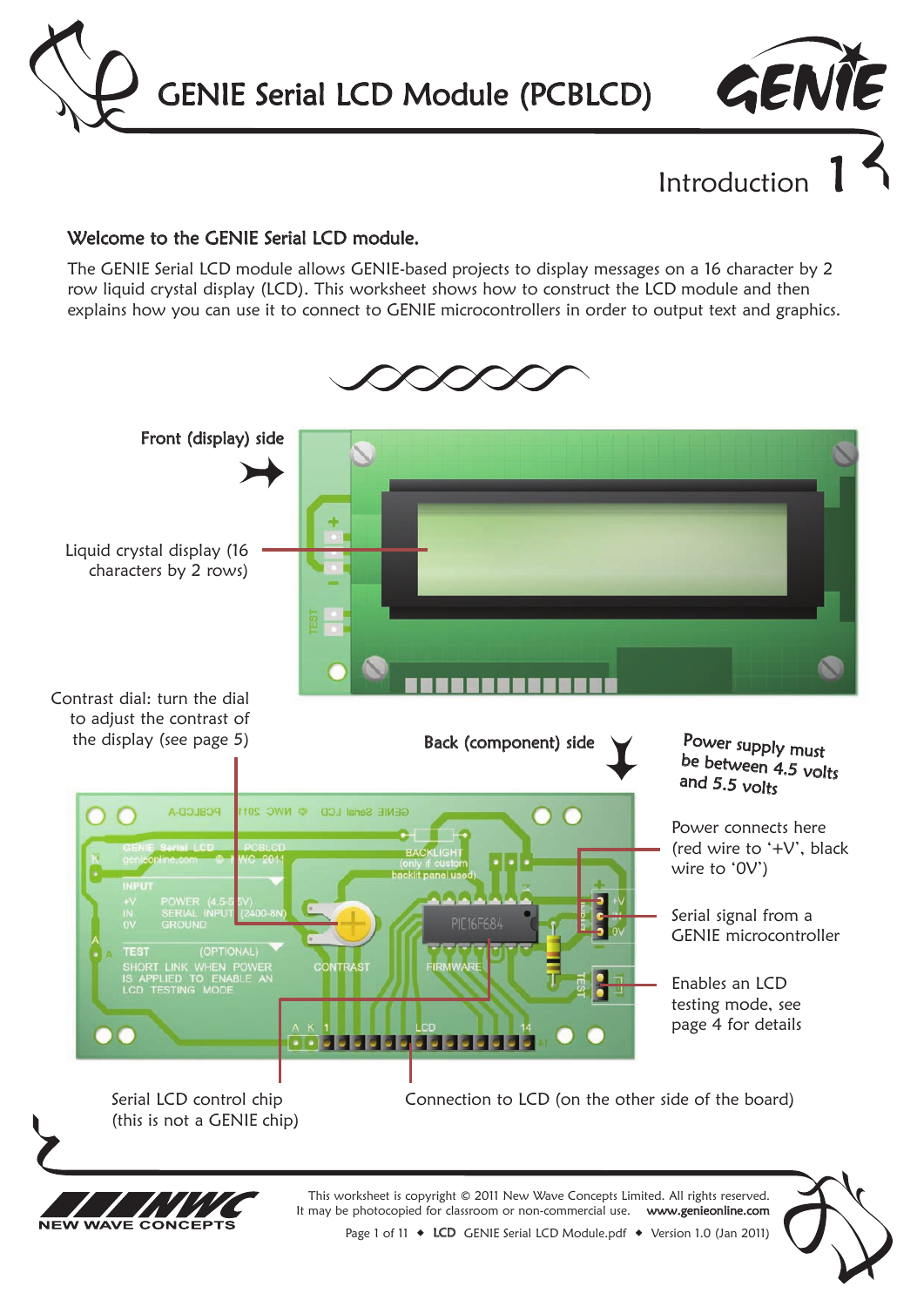



# Making the LCD module  $2$

You can find out how to build the GENIE Serial LCD module by going through the steps below.

The liquid crystal display is normally mounted directly on to the back of the Serial LCD PCB, however more advanced users may wish to keep the display separate and connect it instead via a ribbon cable (not supplied). The instructions below and on page 3 are for direct mounting.





With direct mounting, the display is connected to the solder/track side of the PCB.

Ensure you have clean and tidy work area, access to a soldering iron, solder and the components for the Serial LCD module as listed on the right.

Switch on the soldering iron. It will only take a few minutes for the iron to reach its operating temperature. Once the soldering iron is hot, clean the soldering iron tip with a moist sponge.

Melt some solder at the chamfered end of the soldering iron tip. This is called 'tinning' and it will aid the flow of solder from the soldering iron to the copper track on the printed circuit board and component pins.

You should always remember to replace the soldering iron back into the stand after soldering and repeat cleaning the tip of the iron with the moist sponge before the start of each soldering operation.

These instructions are continued on page 3.

### Components List

This is what you will need:

Component Quantity 16 x 2 liquid crystal display 1 GENIE serial LCD PCB (PCBLCD) 1 GENIE serial firmware IC 1 14-pin dual-in-line (DIL) socket 1 10-way single-in-line (SIL) connector <sup>2</sup> 4.8mm spacers <sup>4</sup> 10k ohm potentiometer 1 10k ohm resistor (brown, black, orange, gold)



This worksheet is copyright © 2011 New Wave Concepts Limited. All rights reserved.<br>may be photocopied for classroom or non-commercial use. www.genieonline.com It may be photocopied for classroom or non-commercial use.



Page 2 of 11 ◆ LCD GENIE Serial LCD Module.pdf ◆ Version 1.0 (Jan 2011)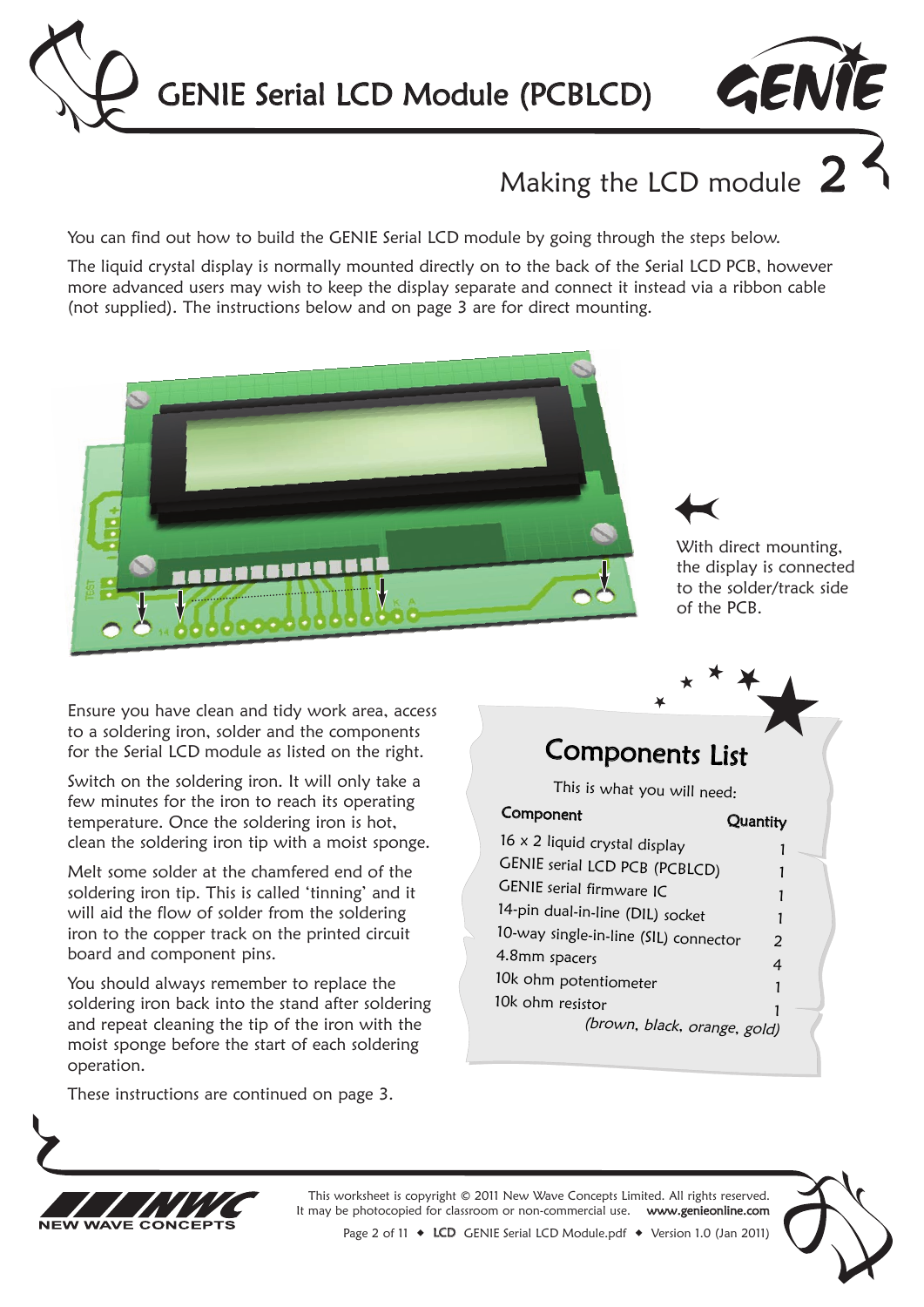



# Making the LCD module

With the soldering iron, solder and components ready, complete each of the following steps in order:

- 1 Take one of the 10-way SIL connectors and break it into lengths of 4 and 6.
- 2 With the 4-way connector and the remaining 10-way connector, push the black plastic to one end and insert both connectors into the holes marked 'LCD' (they should fit from the '1' to the '14' numbered on the PCB). The long connector pins need to be on the track side of the PCB. Solder the connectors in place, taking care not to bridge (join) the individual connector pins together.
- 3 Solder the 10k resistor, 14-pin dual-in-line (DIL) socket and 10k potentiometer in place; 'BACKLIGHT' is optional (see below).
- 4 Take the remaining 6-way SIL connector and break into lengths of 3, 2 and 1. Only the lengths of 3 and 2 are needed.
- 5 Solder the 3-way SIL connector to the connections marked 'INPUT', with the long pins on the component side of the board.

**NFW** 

**WAVE CONCEPTS** 

- 6 Solder the 2-way SIL connector to the connections marked 'TEST' in the same way.
- 7 Trim the resistor's legs. Do not trim any of the other componentlegs.
- 8 Carefully insert the spacers into the holes shown below on the solder/track side. The tight fitting is expected and is to stop the display from becoming loose once made.
- 9 Attach the LCD to the solder/track side of the PCB. The spacers should fit holes in the LCD and the 14 connection pins should also fit in a corresponding set of holes, typically numbered 1 to 14. Solder the 14 connection pins in place on the display-side of the LCD.
- 10 Insert the firmware IC into the 14-pin socket on the PCB. Take note of the orientation of the chip. The dot next to pin 1 needs to be next to the '1' indicated on the board.
- 11 Test your LCD as shown on page 4.

#### Viewed from component side

The 'BACKLIGHT' is where GENIE Serial LCD © NWC 2011 PCBLCD-A 8 you would fit a currentlimiting resistor if you have a 10 custom backlit LCD along with the 'A' and 'K' connections, which are for 5 the backlight power supply. 8 The LCD that is supplied with the GENIE Serial LCD module 3 6 does not include a backlight and therefore neither this resistor nor the 'A' and 'K' ,,,,,,,,,,,,,,,,, connections are needed. 2 8 You can use the unused holes for mounting 9 the module within a larger project.Viewed from display/track/solder side This worksheet is copyright © 2011 New Wave Concepts Limited. All rights reserved. It may be photocopied for classroom or non-commercial use. www.genieonline.com



Page 3 of 11 ◆ LCD GENIE Serial LCD Module.pdf ◆ Version 1.0 (Jan 2011)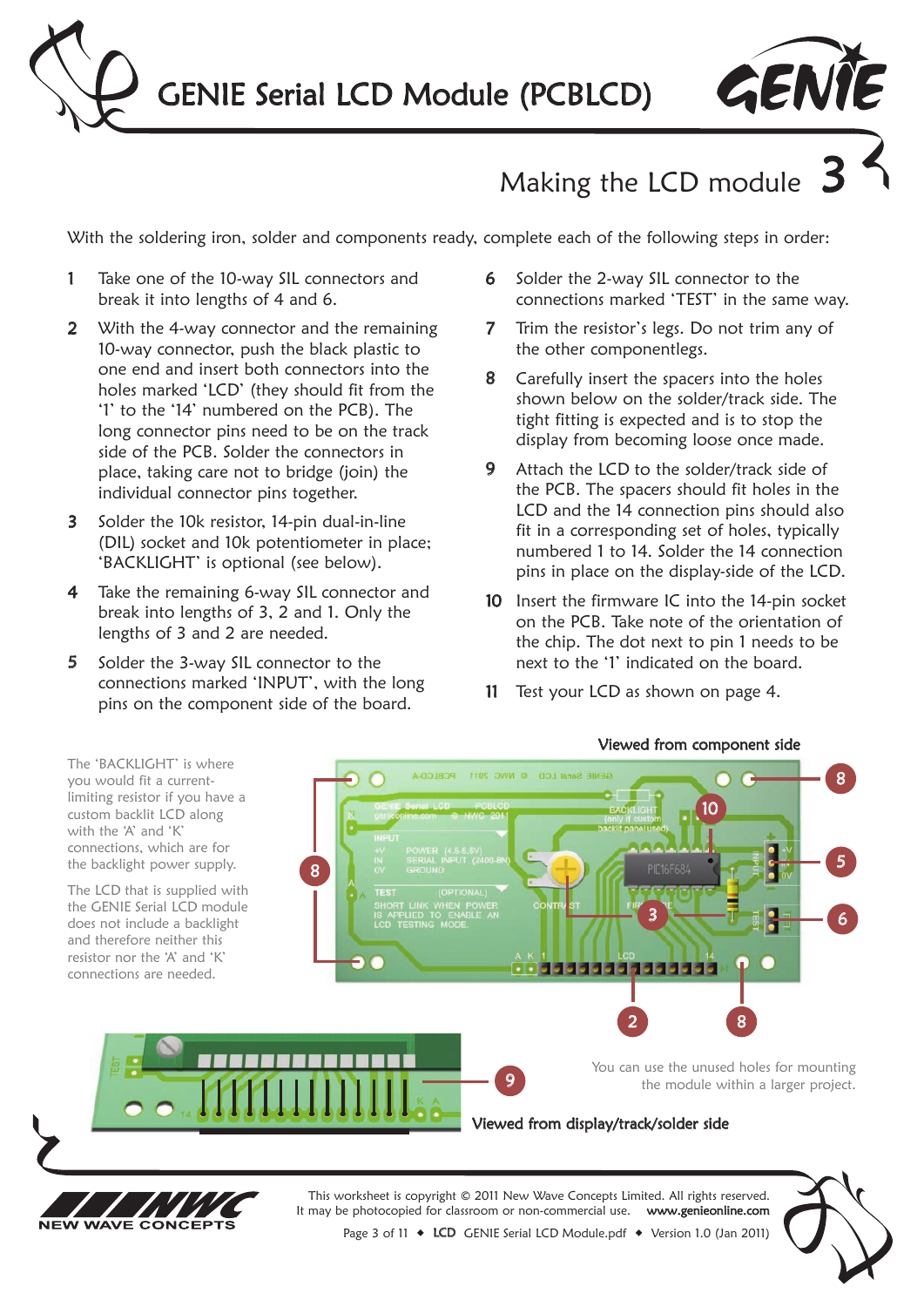



## Testing the LCD module



Power supply must be between 4.5 volts

and 5.5 volts.

Once you have constructed the serial LCD module, you can make use of a special, built-in testing mode to ensure that the display is working correctly.

On the edge of the component side of the board you will find two connections marked 'TEST' (see the picture on the left).

Under normal use, these two 'TEST' pins should be left unconnected.

If, however, you connect a wire between these pins (this is also known as 'shorting' the pins) when power is applied to the LCD module, the module will enter its own testing mode. This mode described below.



Once in testing mode, the display will show a series of messages to test different aspects of the LCD.

You can disconnect the wire from the 'TEST' pins at this point since testing will continue until power is removed. If you cannot see any of the test messages, try adjusting the 'CONTRAST' dial (see page 5).







Next, a help message is displayed. You can access more information and support for building GENIE-based projects at our website: www.genieonline.com.

Following the help message, the Serial LCD module will display each character in turn.

There are 256 characters supported by the display, and these are shown in 16 groups of 16 characters. The range of each group is shown in hexadecimal (see the table on page 11).

Once all of the characters have been displayed, the module will enter a permanent (until power is removed) input testing mode. In this mode, the values of any data bytes sent to its serial input pin will be displayed.

You can use this mode to see if your data is being received.

'Rx' shows the data value in hexadecimal and is followed by the actual character. 'Code' is a hexadecimal number that describes the state of the module's serial input buffer.



This worksheet is copyright © 2011 New Wave Concepts Limited. All rights reserved. It may be photocopied for classroom or non-commercial use. www.genieonline.com



Page 4 of 11  $\bullet$  LCD GENIE Serial LCD Module.pdf  $\bullet$  Version 1.0 (Jan 2011)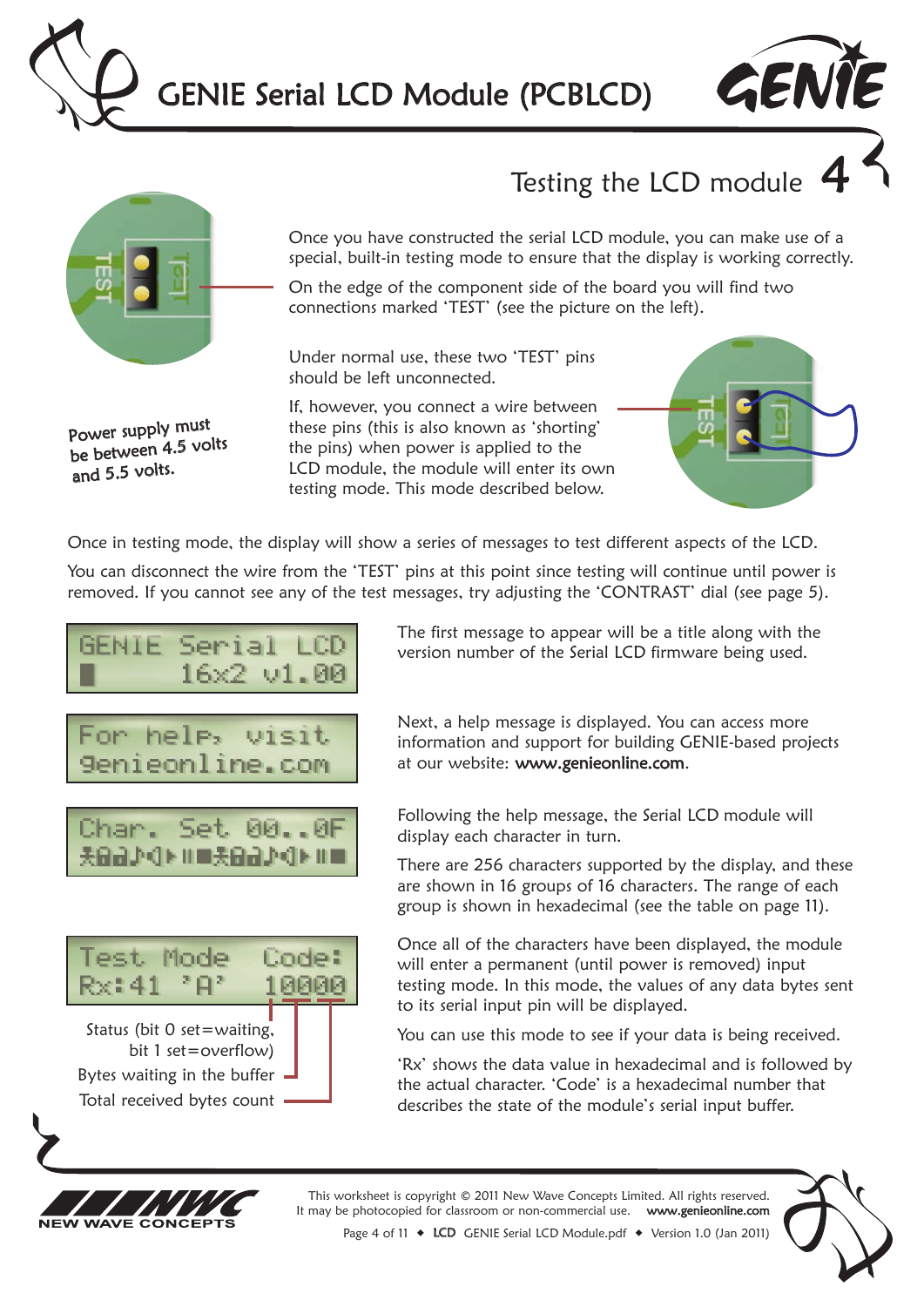



Adjusting the contrast  $5$ 

Contrast determines how light or dark text appears on the display.

To adjust the contrast, turn the 'CONTRAST' dial located on the component side of the Serial LCD module.

Note that the contrast of the display will vary depending on the power supply voltage. As the power supply falls, so will the contrast; you can use the 'CONTRAST' dial to adjust for this fall.

#### Setting the correct contrast level

You can only adjust the contrast when there is text on the display. One quick way to make text appear on the display is to use the testing mode described on page 4.

Adjust the dial until the text is clearly readable. Use the pictures below as a guide.



When the contrast dial is set correctly, the text on the display will be clear and easily visible.



appear faded (or even not appear at all).

With the contrast dial set too low, the text will

Set too high, the contrast dial will make even the blank parts of the display appear dark.







This worksheet is copyright © 2011 New Wave Concepts Limited. All rights reserved. It may be photocopied for classroom or non-commercial use. www.genieonline.com



Page 5 of 11  $\bullet$  LCD GENIE Serial LCD Module.pdf  $\bullet$  Version 1.0 (Jan 2011)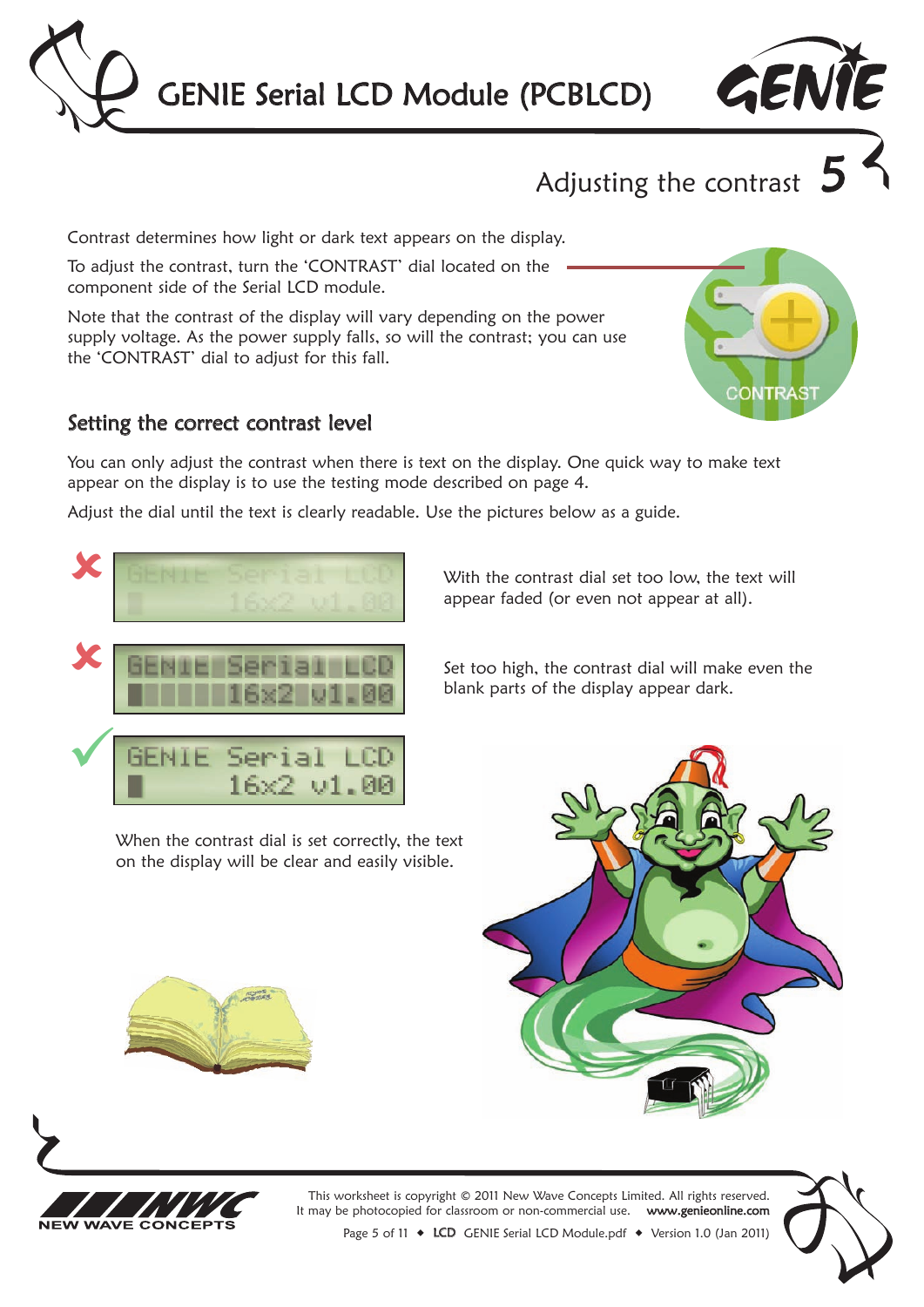



Connecting to GENIE

With the Serial LCD module built and tested, it needs to be connected to a GENIE microcontroller. It is the GENIE that will provide, through its program, the intelligence to decide on what should be displayed.



### Serial input connection

Wire the 'IN' pin on the Serial LCD module to a GENIE output. See page 7 for our recommendations.

This input pin needs to receive serial data sent at 2400 bits per second, with 8 bits per character, no parity and at CMOS logic levels; sometimes referred to as 2400-8N format. Note that if you are using GENIE's LCD command (described on pages 8 and 9), the serial format will be handled automatically.

Because the serial input requires a voltage that is at CMOS logic levels, you should not connect this pin to the output from a transistor or any other type of driver; instead always take the signal directly from one of GENIE's output pins.

### Power and ground connections

The '+V' (power) and '0V' (ground) connections must also be wired up. You may be able to share these with the power from the GENIE board if it is at a suitable voltage (4.5 - 5.5 volts).

Remember to check the contrast (see page 5) after changing the power supply, since the power supply voltage can affect the clarity of any text shown on the display.



This worksheet is copyright © 2011 New Wave Concepts Limited. All rights reserved.<br>may be photocopied for classroom or non-commercial use. www.genieonline.com It may be photocopied for classroom or non-commercial use.

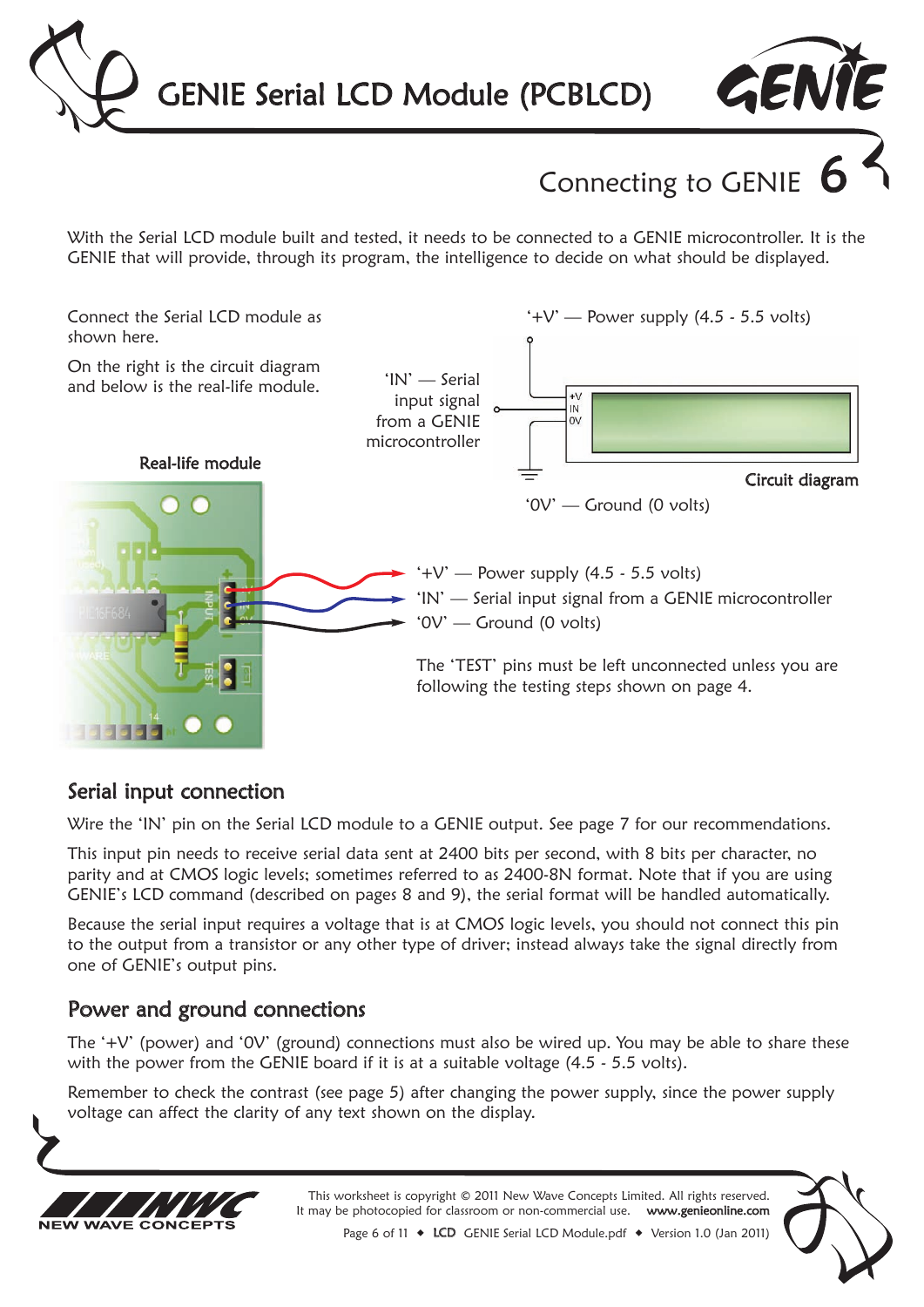GENIE Serial LCD Module (PCBLCD)

# Connecting to GENIE

GENTE

Some of the standard GENIE boards provide connections ideal for linking to an LCD. The following table lists the recommend ways of connecting each GENIE microcontroller to the Serial LCD module:

| <b>GENIE</b> microcontroller | Recommended board and output signal                                                                                                                                                                                     |
|------------------------------|-------------------------------------------------------------------------------------------------------------------------------------------------------------------------------------------------------------------------|
| <b>GENIE CO8</b>             | Use the GENIE 08 Project Board (PCB208) and select output 'G2' for the<br>serial signal. 'G4' cannot be chosen because of the transistor.                                                                               |
| <b>GENIE C14</b>             | Use the GENIE 14 Project Board (PCB214) and choose between outputs<br>'Q1' and 'Q2' for the serial signal.                                                                                                              |
| <b>GENIE C20</b>             | Use the GENIE 20 Project Board (PCB220) and choose between outputs<br>'LO' and 'LI' for the serial signal. You must use the logic ('L') outputs next to<br>the GENIE chip rather than the ULN2803 driver ('Q') outputs. |
| <b>GENIE E18</b>             | Use the GENIE E18 Project Board (PCB218) and select the 'LO' output next<br>to the reset switch. You can see this in the picture below.                                                                                 |
| <b>GENIE E28</b>             | Use the GENIE E28 Project Board (PCB228) and choose any of the logic<br>('L') outputs situated next to the GENIE chip.                                                                                                  |

You can see below how to wire-up a GENIE E18 microcontroller to the Serial LCD module.



**NFW** 

**WAVE CONCEPTS** 

Page 7 of 11 ◆ LCD GENIE Serial LCD Module.pdf ◆ Version 1.0 (Jan 2011)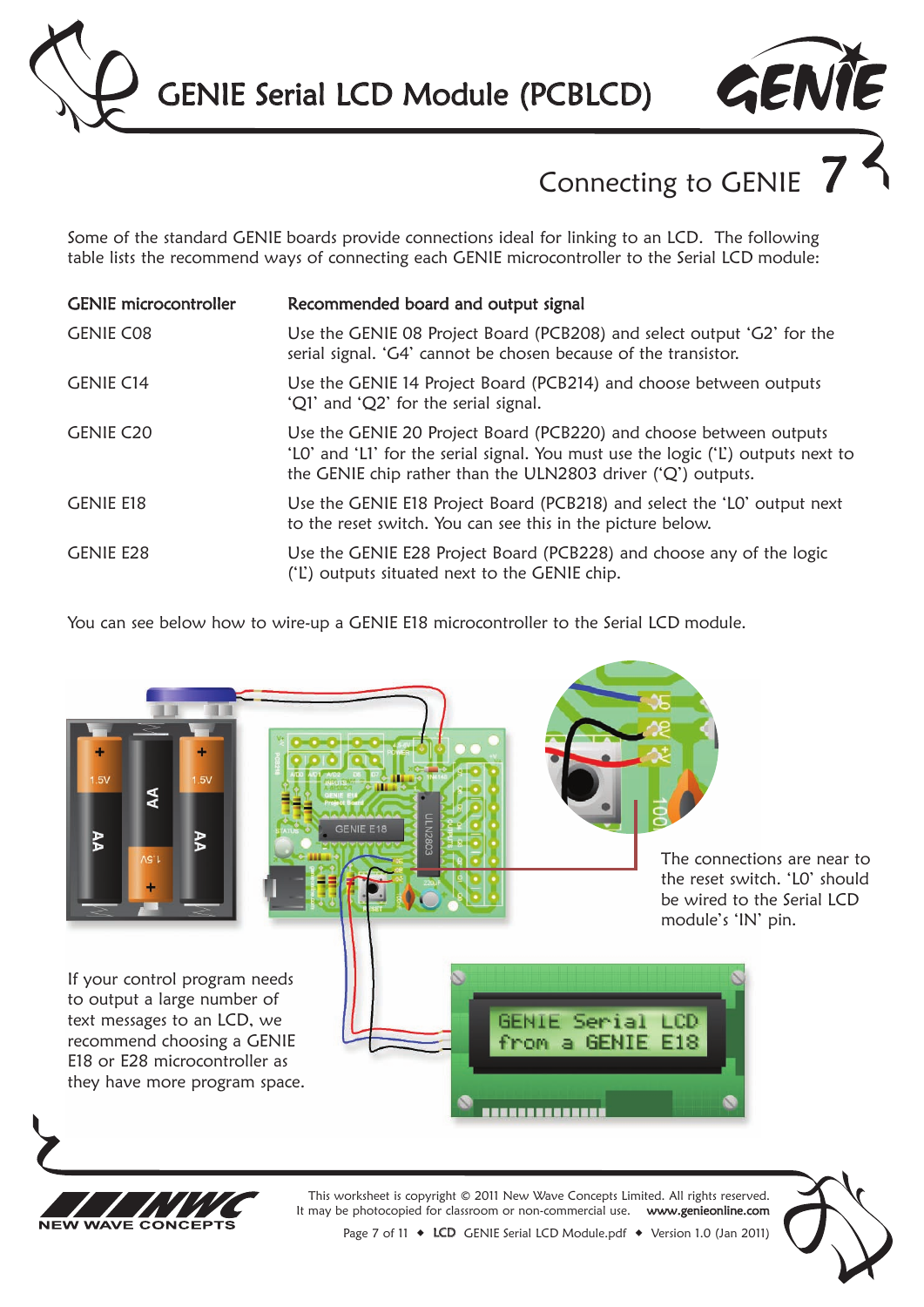



## Displaying text messages 8

The LCD flowchart command allows you to output messages on the liquid crystal display.

In the command, select the Message option and then type your text into the Line 1 and Line 2 boxes. You can have up to 16 characters appear on each line.





The **Signal** box needs to be the number of the output signal to which the Serial LCD module has been connected.

Once run, the message will then appear on the display:

|                 | Welcome to GENIE |
|-----------------|------------------|
| This is line 2. |                  |

**Start** 

Loop 10 Times

The other settings in the window are optional.

You can, for example, use the Add wait after sending each char. option (along with a suitable time, such as 100 milliseconds) so that the text appears more slowly, one character at a time.

Clicking on the Display button brings up a menu that shows a range of special codes for displaying values such as variables and analogue sensor readings.

These special display codes are all enclosed in square brackets. 'I' and '1'

To display the value of a variable, for example, you can include the code '[A]' in one of the Line boxes, as shown here.

The variable will be displayed in decimal, so if variable A contained the value 100, the command on the right would output 'Score = 100'.

The flowchart on the far right uses the variable A in a loop, displaying each score value from 1 to 10 in turn.

A Wait is included so that the display doesn't change too fast to read.

You can learn more about using these display codes on pages 9 and 10.

|                       | $square$ by Diackers, $ $ and $ $ .                           | For $A = 1$ to 10 |
|-----------------------|---------------------------------------------------------------|-------------------|
| <b>LCD Properties</b> | $\vert x \vert$                                               | Display Score     |
|                       | Control or send a message to an LCD (liquid crystal display). |                   |
| Mode:                 | C Message C Character                                         | LCD <sub></sub>   |
| Line $1$ :            | $Score = [A]$                                                 | 1 Second Dela     |
| Line 2:               |                                                               | Wait 1            |
| Signal:               | Display *<br> 0 <br>Q                                         | Repeat Loop       |
|                       | Add wait after sending each char. (optional)                  | End Loop          |
|                       | milliseconds<br>Time:                                         |                   |
| Caption:              | Display Score                                                 | <b>Stop</b>       |
|                       | Preview                                                       |                   |
|                       | $Score = 0$                                                   |                   |
|                       | Cancel<br>Help<br>OK                                          |                   |



This worksheet is copyright © 2011 New Wave Concepts Limited. All rights reserved. It may be photocopied for classroom or non-commercial use. www.genieonline.com



Page 8 of 11 ◆ LCD GENIE Serial LCD Module.pdf ◆ Version 1.0 (Jan 2011)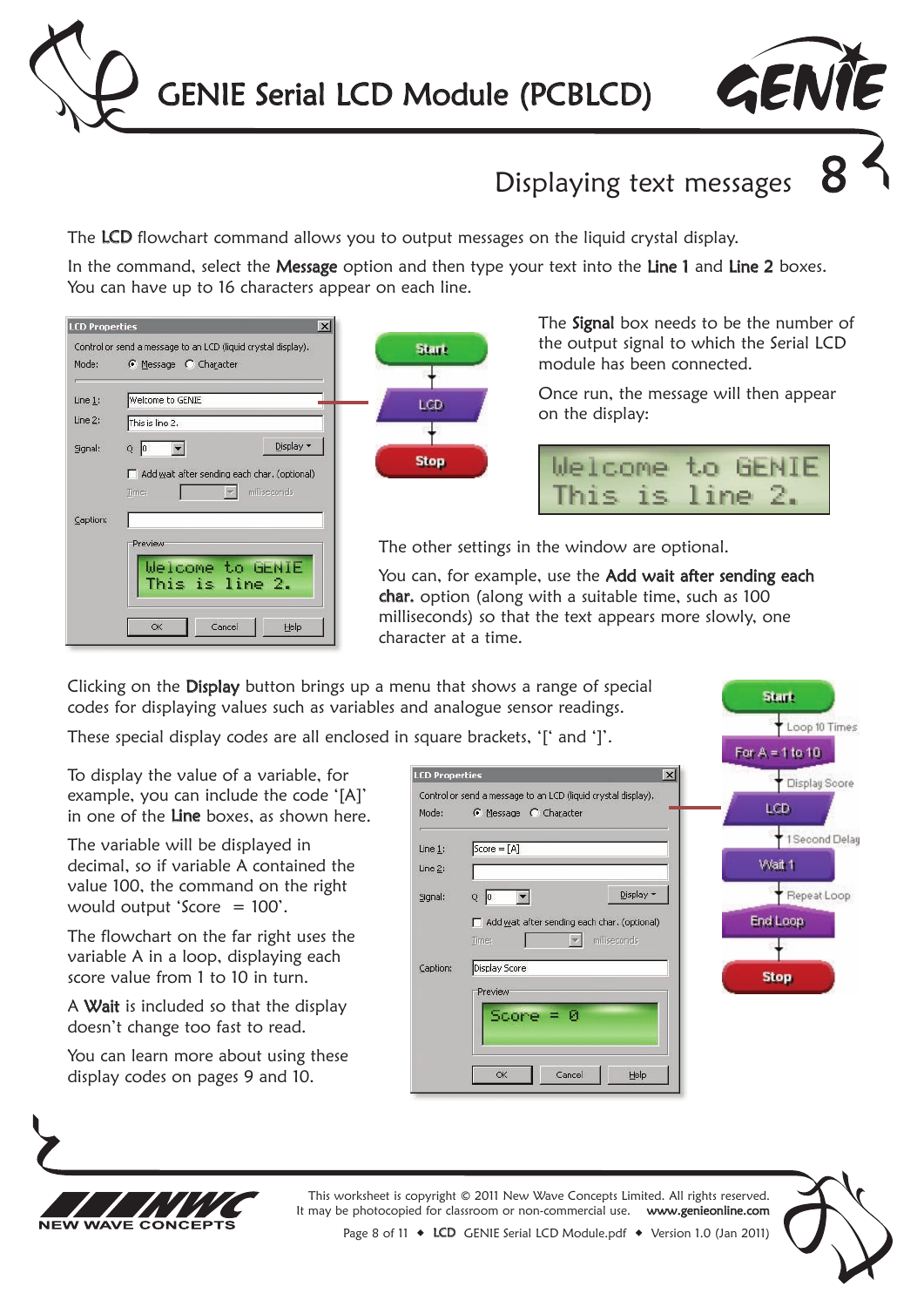



## Creating and displaying graphics

In addition to displaying text and numbers, the Serial LCD module allows you to create and display up to eight custom graphics. Each graphic is made up of 8 rows and 5 columns of dots.

### Default graphics

Eight custom graphics are pre-programmed into the Serial LCD module. These are shown on the right.

You can show these graphics on the display by using the '[...]' codes indicated. So for example to display the person icon, use code '[8]'.



The default graphics are (from left to right): person, locked padlock, unlocked padlock, musical note, loudspeaker, play, pause and stop.

**Sraphic** 

 $T \subseteq$ 

N.

Mu.

### Custom graphics

In addition to using the built-in graphics, you can also define your own graphic characters. This can be done by using the LCD command and selecting the Character option.

For example, the flowchart below will display the message shown on the right, incorporating a 'smiling face' graphic:





This worksheet is copyright © 2011 New Wave Concepts Limited. All rights reserved. It may be photocopied for classroom or non-commercial use. www.genieonline.com Page 9 of 11 ◆ LCD GENIE Serial LCD Module.pdf ◆ Version 1.0 (Jan 2011)

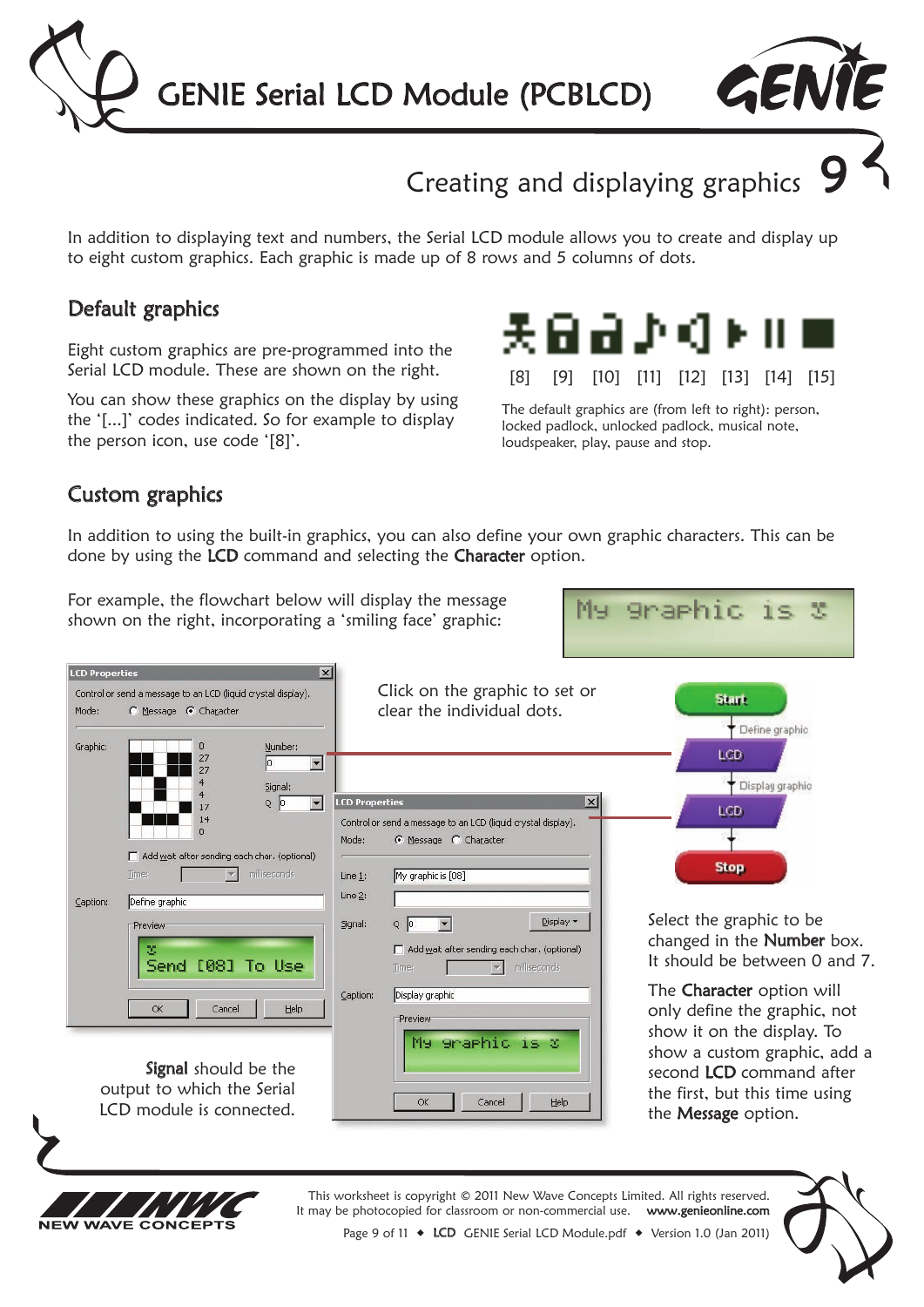



# Advanced display control

For more advanced users, or those using the BASIC programming language, direct control over the Serial LCD module is available through a range of special display codes:

#### LCD display code

**Description** 

| [home]                           | Restore display and move back to top-left.                  |
|----------------------------------|-------------------------------------------------------------|
| [line 12]                        | Move to start of specified line.                            |
| [move $XY$ ]                     | Move cursor to a given position (0 0 is home).              |
| [left]                           | Move cursor one place to the left.                          |
| [right]                          | Move cursor one place to the right.                         |
| $\left[$ scroll 02 $\right]$     | Scroll entire display left (1), right (2) or cancel (0).    |
| [clear]                          | Clear contents of display.                                  |
| [blank]                          | Hide (but do not clear) display.                            |
| [restore]                        | Restore a blanked display.                                  |
| [cursor 02]                      | Set cursor display as a block (1), line (2) or hidden (0).  |
| [char index data0 data1  data7]  | Define a custom graphic character.                          |
| [pause value]                    | Include a millisecond delay during the output.              |
| $\lceil$ number $\rceil$         | Output the given character code. Number should be replaced  |
|                                  | by the code of the required character (see page 11).        |
| $\lceil$ variable $\rceil$       | Display the contents of a variable in decimal.              |
| [bin variable] or [hex variable] | Display the contents of a variable in binary or hexadecimal |
|                                  | (only available on the GENIE ELITE microcontrollers).       |
| [#variable]                      | Display the character given by the value in the variable.   |

To access these display codes using flowcharts, use the Message option in the LCD command then click on the Display button and untick the Clear Screen option. Once done, type the code in the Line 1 box. With BASIC, the display code can be added to the lcd command's output string, for example:

rem display a message on an LCD connected to output Q0 **lcd** 0, "[clear]Welcome to GENIE[line 2]This is line 2." rem define a custom "smiling face" graphic **lcd** 0, "[char 0 0 27 27 4 4 17 14 0]" rem display a custom graphic **lcd** 0, "[8]" rem output the value of variable C (100) in decimal  $C = 100$ **lcd** 0, "Score = [C]" rem output character determined by the contents of variable  $C(65 = "A")$  $C = 65$ **lcd** 0, "[#C]"  $\int_{0}^{1}$  or  $\int_{0}^{1}$ , use Tip! To display<br>'I` or '1' codes '[91]' and [93]' instead.



This worksheet is copyright © 2011 New Wave Concepts Limited. All rights reserved. It may be photocopied for classroom or non-commercial use. www.genieonline.com Page 10 of 11 ◆ LCD GENIE Serial LCD Module.pdf ◆ Version 1.0 (Jan 2011)